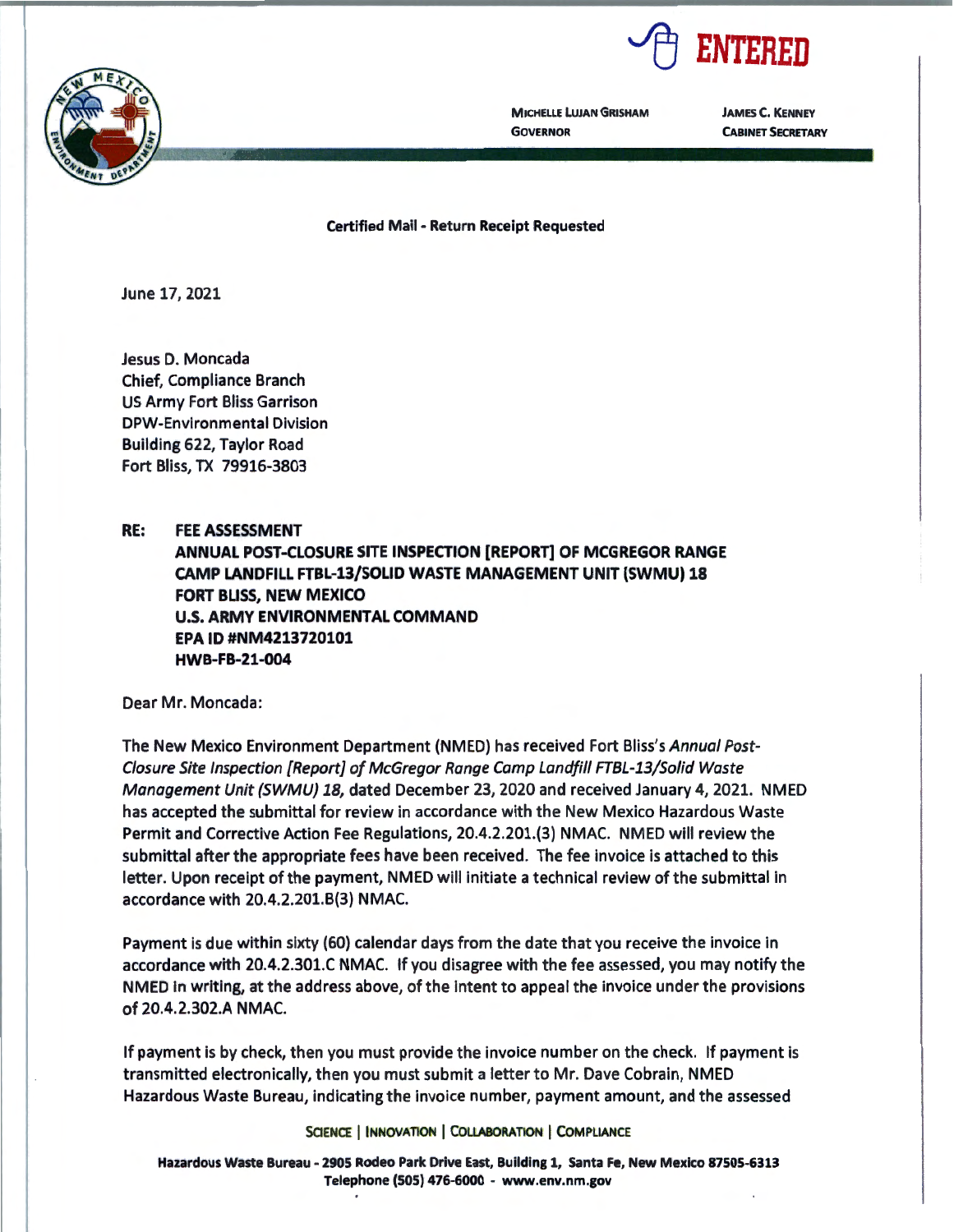Mr. Moncada June 17, 2021 Page 2

activity prior to transferring funds.

If you have any questions regarding this letter, please contact Michiya Suzuki (SOS) 690-6930.

Sincerely,

*0/Cc\_* 

Dave Cobrain Program Manager Hazardous Waste Bureau

Attachment (fee invoice)

cc: M. Suzuki, NMED HWB R. Crites, Fort Bliss